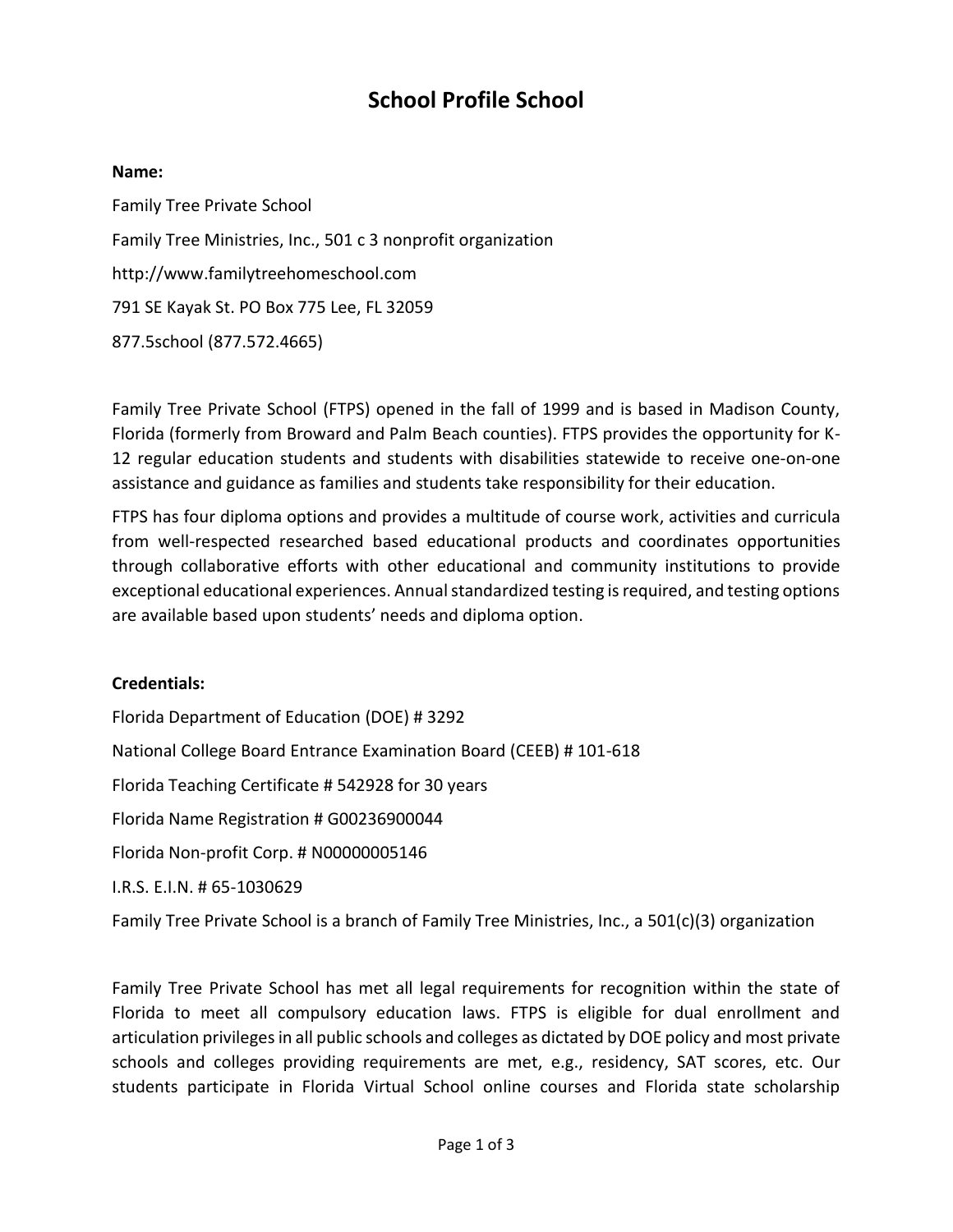programs and are eligible for programs within the state which are available to every other private school (unless prohibited by law or DOE policy).

Graduates of Family Tree Private School have been accepted into several branches of the military, high security government jobs and scores of colleges to include state community colleges and upper-level colleges, such as Nova Southeastern University, Palm Beach State College, South University, University of South Florida, Lynn University, Florida Atlantic University, The University of New Mexico, Palm Beach Atlantic University, University of Florida, Baylor University, and South Eastern University and others.

FTPS chooses to affiliate with some groups, such as the Florida Parent Educator's Association (FPEA), yet will not list with other optional groups, such as sports organizations, scholastic fraternities, or accrediting associations (none of these are legally required). Parents should check with a college or sports program they think their child may be interested in participating with (as a dually enrolled student) before joining FTPS to see if there is a requirement that FTPS must meet, such as becoming a "member" or being "listed" with them as a requirement for your student to be eligible for acceptance in that organization.

### **Uniqueness:**

Family Tree Private School is unique in its collaboration with the homeschooling community. Before the mid 80's in Florida, "homeschooling" was conducted exclusively in private schools like FTPS. Then, in the mid 80's students were invited to register "publicly" with the district as homeschoolers while others remained enrolled in private schools. Curriculum offered and assigned by FTPS is high quality and researched based and includes: The Accelerated Christian Education -School of Tomorrow, The American School, A Beka, Alpha & Omega Switched on Schoolhouse, Rod & Staff, The Defense Activity for Non-Traditional Education Support (DANTES), Florida Virtual School, Internet4Classrooms and many others. Curriculum content contrary to Biblical truths and precepts, or content opposed to securing and protecting American ideals of individual liberty and American exceptionalism are not recommended - notwithstanding the necessity and benefit to receive information on diverging beliefs and customs to appreciate and respect others' choices.

FTPS offers 4 diploma options; Vocational, Standard, College Track and Honors with a minimum of 25 credits and 75 hours community service hours required for graduation. One credit is equal to 150 instructional hours. The academic program is divided into 2 semesters per year, on a quarterly schedule.

# **Grading and Ranking Procedures**:

Students are graded using an un-weighted, 4.0 grading scale for course work. A student's overall Grade Point Average (GPA) is determined by averaging grades and is verified by standardized testing used to support the GPA. The GPA is computed using quality points and can be affected by low test scores. Beginning with grade 9, all subjects whether passed or failed are included in